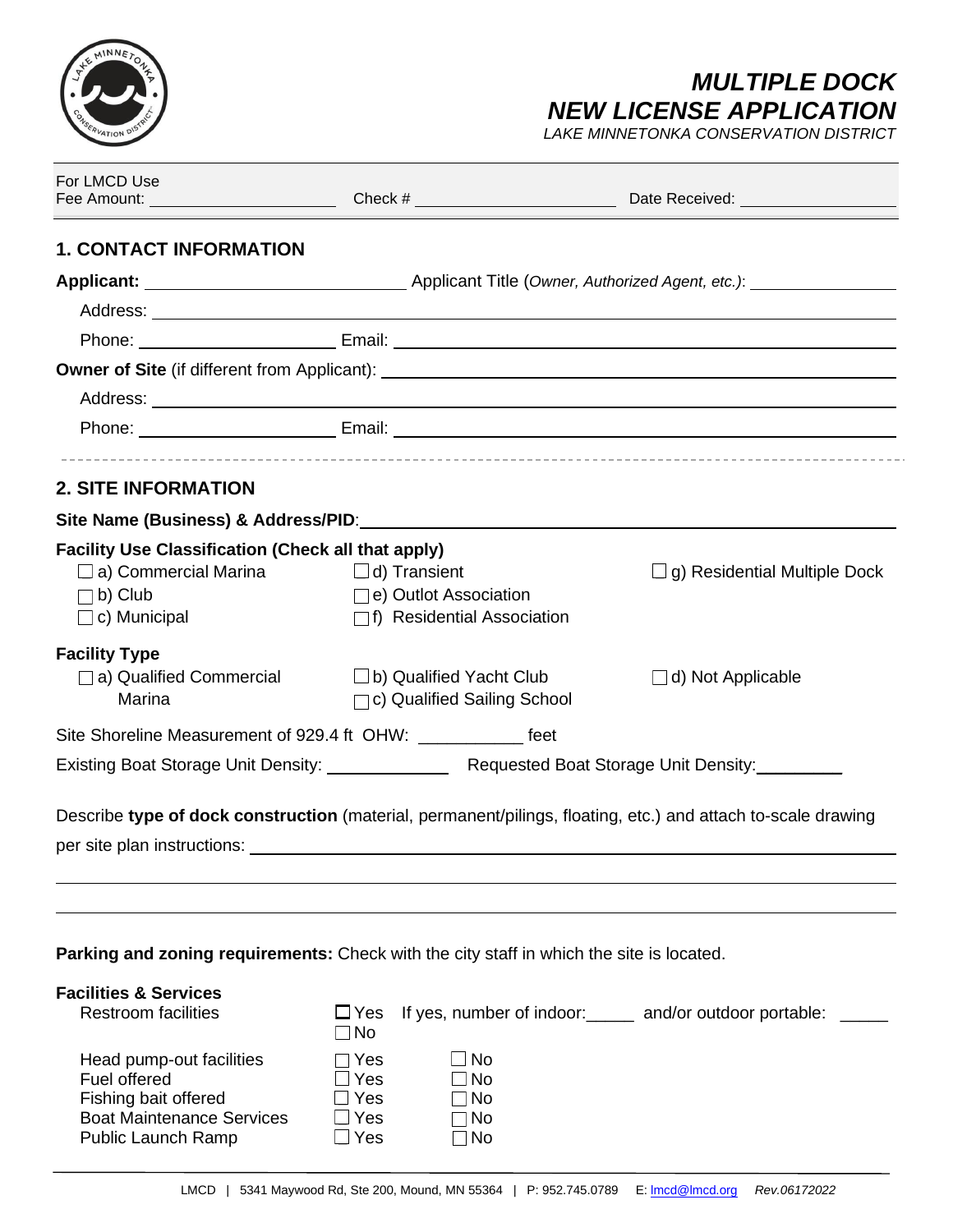## **Site Square Footage (structures and maneuvering)**

| Total square footage of existing dock area and maneuvering space | sq. ft. |
|------------------------------------------------------------------|---------|
|                                                                  |         |

Total square footage of new or additional dock area and maneuvering space =  $\qquad \qquad$  sq. ft.

*Note: An EAW is mandatory when marina size reaches or surpasses 20,000 sq ft, and in 20,000 sq ft increments thereafter. A discretionary EAW may be required if potential for significant adverse environmental impacts could occur or where sensitive or protected aquatics may exist. Voluntary EAWs are supported.*

#### **Boat Storage Units (BSU) Computation**

**General Facility Applications**: Lakeshore Frontage \_\_\_\_\_\_\_ feet divided by 50 = \_\_\_\_\_\_\_\_ BSU's potential under the 1 boat per 50-foot rule. If this number is less than the total BSU's applied for below, an application for a *Special Density License* is required per Code Section 2-4.05.

**Qualified Facility Applications:** Lakeshore Frontage \_\_\_\_\_\_\_\_\_ feet divided by 10 = \_\_\_\_\_\_\_\_BSUs potential under the 1 boat per 10-foot rule.

**Other code provisions regarding density may apply**. \_\_\_\_\_\_\_\_\_\_ BSUs.

#### **Number & Type of BSU's Requested**

| <b>Number of BSUs in Each Type</b> | <b>Number of BSUs for Each USE</b> |  |  |
|------------------------------------|------------------------------------|--|--|
| Slips                              | Rent or lease                      |  |  |
| Slides                             | Service work                       |  |  |
| Lifts                              | Company use                        |  |  |
| Tie-ons                            | Private use                        |  |  |
| Moorings                           | <b>Transient use</b>               |  |  |
| Other                              | Other                              |  |  |
| <b>TOTAL BSU's</b>                 | <b>TOTAL BSU's</b>                 |  |  |

#### **Watercraft Storage Units (WSU) Computation**

Enter the number of BSU and WSU in each slip size category. Complete and **provide a slip size chart** as an attachment to this application. Note: This is only for fee calculations and does not entitle the applicant to install the number of BSUs or WSUs.

| <b>BSU</b> | <b>SLIP SIZE CATEGORIES</b>                                                  | WSU |
|------------|------------------------------------------------------------------------------|-----|
|            | BSU $@$ 1 WSU (each slip up to 20' long and /or up to 10' wide)              |     |
|            | BSU @ 1.5 WSU (each slip more than 20' up to 24' long and/or up to 11' wide) |     |
|            | BSU @ 2 WSU (each slip more than 24' up to 32' long and/or up to 12' wide)   |     |
|            | BSU @ 2.5 WSU (each slip more than 32' up to 40' long and/or up to 14' wide) |     |
|            | BSU @ 3 WSU (each slip more than 40' up to 48' long and/or up to 16' wide)   |     |
|            | BSU @ 4 WSU (each slip more than 48' long and/or more than 16' wide)         |     |
|            | <b>Total BSUs</b><br><b>Total WSUs</b>                                       |     |